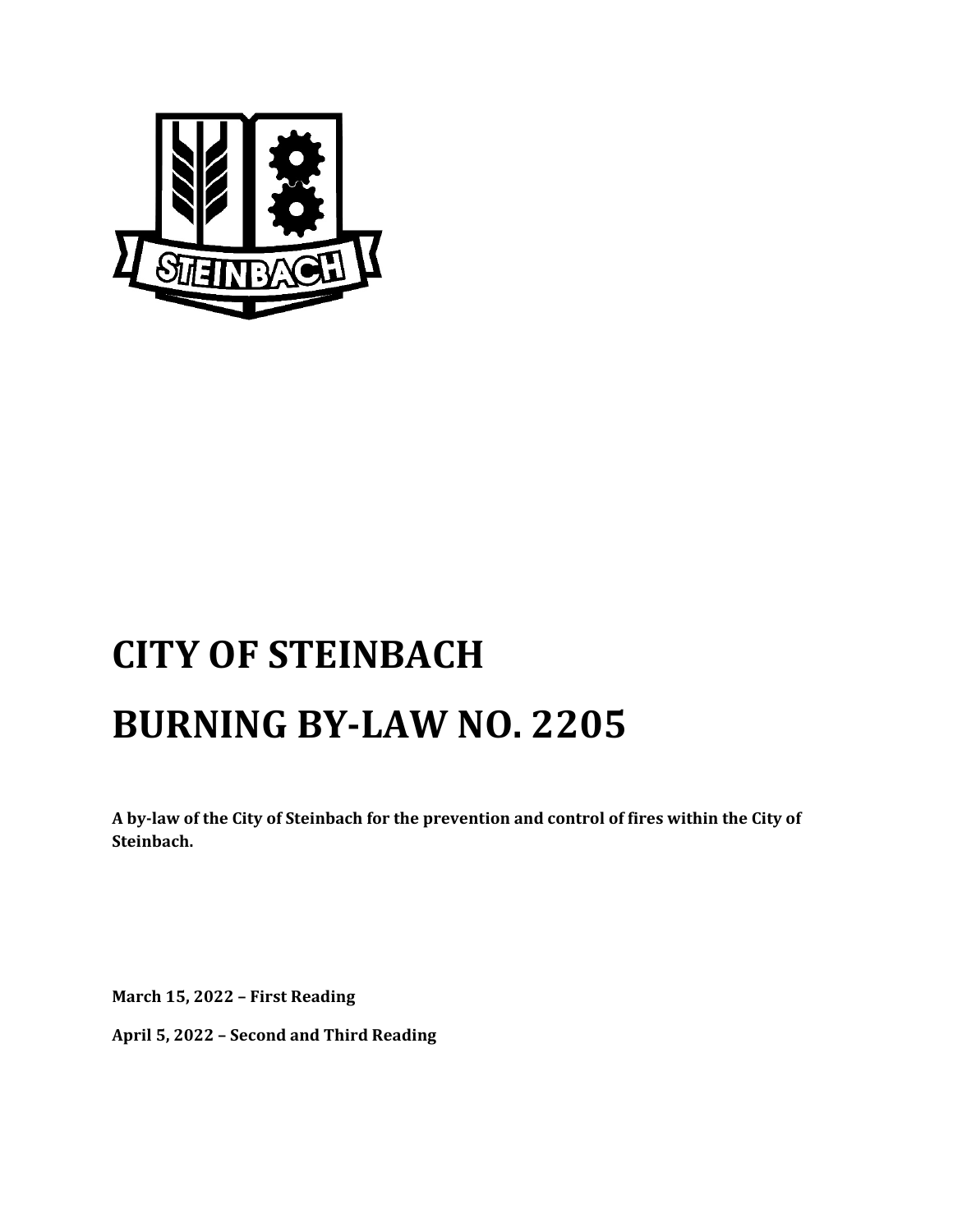# **PART 1: AUTHORITY, ENACTMENT AND DEFINITIONS**

**WHEREAS** it is deemed expedient and advisable to pass a by-law to provide generally for the protection of life and property from damages by fire and to regulate burning within the City of Steinbach.

**WHEREAS** Section 232 (1) of *The Municipal Act* provides that a Council may pass by-laws for municipal purposes respecting the following matters pertaining to:

- (a) The safety, health, protection, and well-being of people from fire
- (b) The safety and protection of property from fire
- (c) Implementing various programs and or laws for fire prevention purposes
- (d) Implementing various programs for the purposes of fire suppression
- (e) Enforcement of any provincial or municipal statues as they may apply

#### **NOW THEREFORE THE COUNCIL OF THE CITY OF STEINBACH IN SESSION ASSEMBLED, ENACTS AS FOLLOWS:**

#### **NAME OF BY‐LAW**

1.1 The name of this by-law, for citation, is the "Steinbach Burning By-law".

#### **DEFINITIONS**

- 1.2 In this by-law:
	- **(a) Designated Employee** means any person authorized by the City Manager to enforce this by-law on behalf of Steinbach City Council.
	- **(b) False Alarm** means the triggering of an alarm system, other than by an act of nature or power failure, which results in an emergency response from the Steinbach Fire Department where none is required.
	- **(c) Flying Lanterns** means a product resembling a small translucent hot-air balloon, fueled by an open flame, also having other product names (Sky Lantern, Chinese Lantern, or Kongming Lantern)
	- **(d) Open‐air Fire** means a fire set outdoors for any purpose, including cooking, recreation, generation of heat, the disposal of wood, stubble, or crop residue and for religious or ceremonial purposes.

### **PART 2: BURNING BAN**

#### **ISSUING A BURNING BAN**

The City Manager or Designated Employee may ban **ALL OPEN‐AIR FIRES** (including fires contained within enclosed fire pits and solid fuel burning appliances) in the City of Steinbach if conditions exist where, in the opinion of the city, fires pose a sufficiently high level of risk.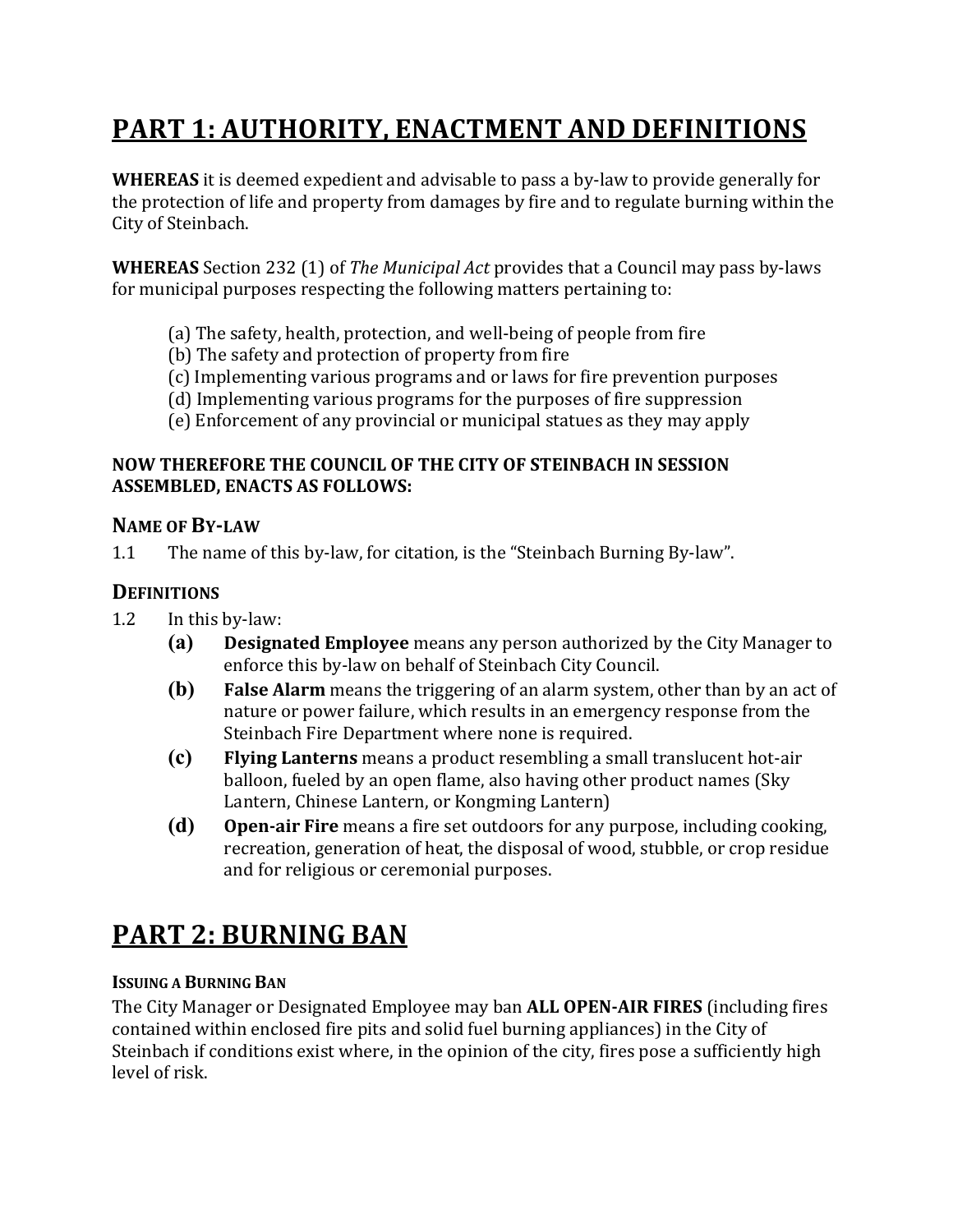# **PART 3: OPEN‐AIR FIRES**

#### **OPEN‐AIR FIRES SUBJECT TO THIS BY‐LAW**

3.1 Owners, occupiers or persons in charge of a property within the City must ensure that all open-air fires thereon are set and maintained in accordance with the requirements of this by-law.

#### **RULES REGARDING ALL OPEN‐AIR FIRES**

- 3.2 A person in charge of an open-air fire must ensure that
	- (a) the fire is enclosed on all sides by a fire pit constructed of masonry, concrete, heavy gauge metal or other non-combustible materials;
	- (b) the fire is always kept under control;
	- (c) an adequate supply of water, sand or some other means of controlling and extinguishing the fire is readily accessible;
	- (d) the fire is not set or maintained in conditions or locations which will or could result in:
		- (i) smoke which causes a nuisance or irritation to people on adjacent properties;
		- (ii) reduced visibility on any highway or road;
		- (iii) a rapid spread of fire through grass or brushed areas.
	- (e) if the fire becomes uncontrollable or spreads beyond its assigned limits, the Steinbach Fire Department is alerted by calling 911; and
	- (f) only clean, dry, unpainted, and untreated wood is burned.

#### **PERMITS AUTHORIZING VARIATIONS OF RULES FOR OPEN‐AIR FIRES**

- 3.3 A designated employee may issue a permit authorizing an open-air fire that does not strictly comply with this by-law where the designated employee is satisfied that doing so will not expose people or property to undue risk or nuisance.
- 3.4 No permit is required for the burning of plant-based yard-waste material as defined and permitted under City of Steinbach By-Law 1663 Concerning the Control of Junk, Weeds and Nuisance and Stagnant Water in the months of May and October.

### **PART 4: PROHIBITIONS**

#### **PROHIBITION OF FLYING LANTERNS**

- 4.1 No person may ignite and/or release or permit the ignition and/or releasing of a product commonly referred to as a flying lantern as defined herein into the air within the City of Steinbach.
- 4.2 Any person who offers for sale, causes, or permits to be sold, or otherwise distributes sky lanterns within the City of Steinbach must post a notice in a conspicuous location within the point-of-sale area which indicates that igniting sky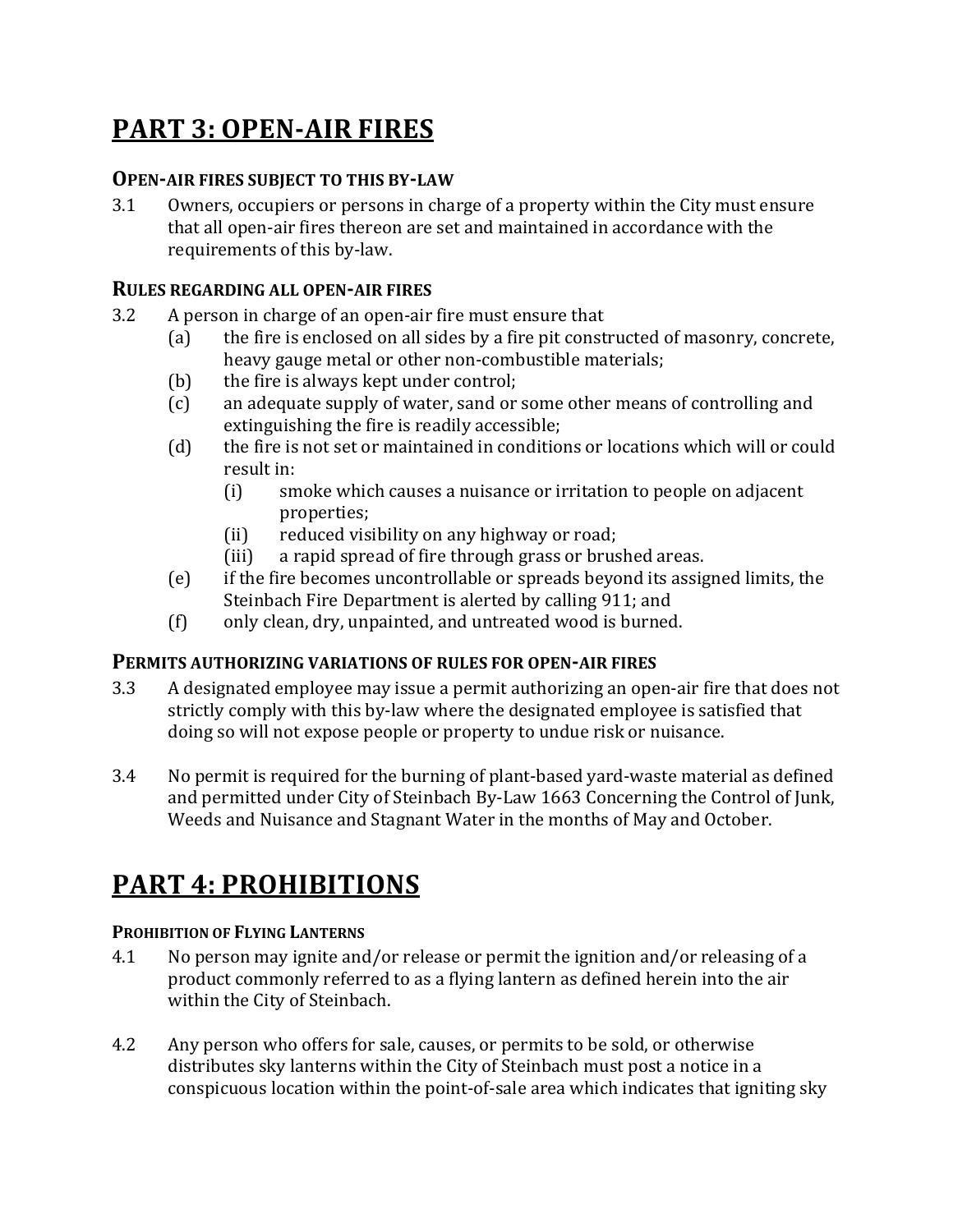lanterns or releasing sky lanterns while ignited is not permitted within the City of Steinbach.

#### **PROHIBITION OF FIREWORKS**

- 4.3 No person may use, set off or allow to be used or set off any fireworks in such a manner that might create danger or constitute a nuisance to any person or property.
- 4.4 No person may use or set off any fireworks in a highway, street, lane, square, or public place without first obtaining a permit from the Designated Employee.
- 4.5 Any person(s) or organization(s) setting off firework displays shall ensure that all debris produced by the display is removed and that the area is brought back to the state it was in prior to the display taking place.
- 4.6 The sale, use, and storage of fireworks must comply with all federal and provincial acts and regulations.

# **PART 5: PERMITS**

#### **AUTHORITY TO ISSUE PERMITS**

5.1 Any permit required by this by-law must be issued by a designated employee.

#### **CONDITIONS OF PERMIT**

5.2 A permit may be issued subject to conditions designed to reduce, eliminate, or mitigate nuisances or hazards to people or property associated with the activity.

#### **REFUSAL TO ISSUE PERMITS**

- 5.3 The designated employee may refuse to issue a permit where:
	- (a) the designated employee determines that the activity cannot be conducted without violating this by-law, another by-law of the city or a provincial or federal statutory provision;
	- (b) the designated employee determines that the applicant lacks the skills and knowledge necessary to conduct the activity safely and in compliance with this by-law, other relevant by-laws of the city or relevant provincial or federal statutory provisions;
	- (c) the designated employee determines that no conditions can be imposed that would allow the activity to be conducted safely;
	- (d) the applicant is neither in legal possession of the property on which the activity is to take place nor has written permission from the occupant of the property to conduct the activity;
	- (e) the applicant has been found guilty of failing to comply with conditions imposed on a similar permit or this by-law or other relevant by-laws within the past year;
	- (f) a similar permit issued to the applicant has been revoked within the past year; or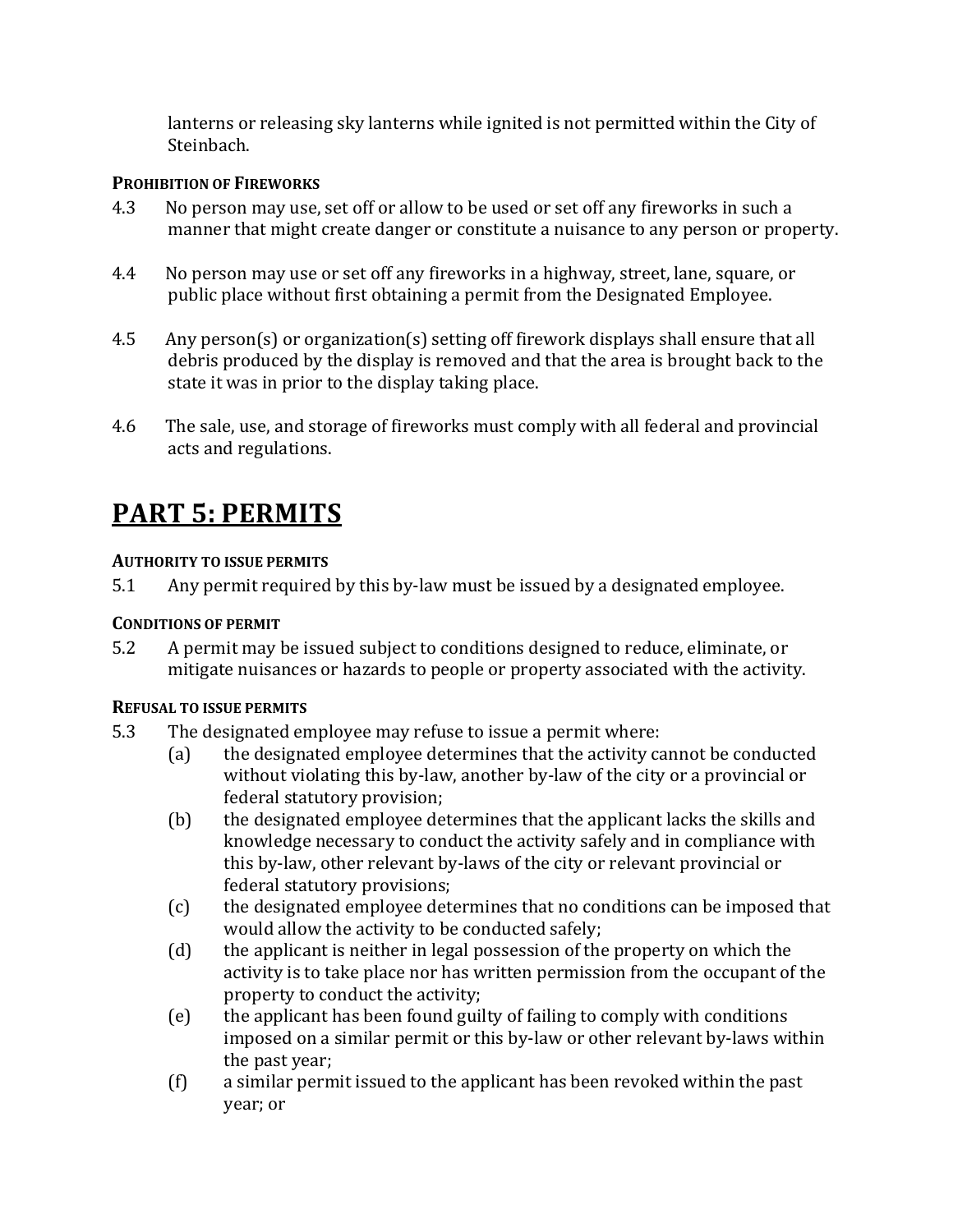(g) the applicant is not eighteen years of age or older.

#### **WITHHOLDING PERMITS**

5.4 A permit may be withheld until and unless a designated employee has inspected and approved the location at which the activity is proposed to take place.

#### **FLEXIBILITY OF PERMIT**

- 5.5 A permit
	- (a) may be issued for a specific occasion or for an extended period of time; and
	- (b) may allow for more than one instance of an activity at a single area or location.

#### **APPLICATION FOR PERMITS**

- 5.6 Applicants for permits must provide information required by the designated employee to assess the application, which may include, among other things;
	- (a) the name, address and telephone number of the applicant;
	- (b) the address or legal description of the land on which the applicant proposes to conduct the activity;
	- (c) information concerning the activity and the circumstances in which the activity will be carried on.

#### **OBLIGATIONS OF PERMIT HOLDER**

- 5.7 A person to whom a permit has been issued must;
	- (a) comply with this by-law and the conditions imposed in the permit at all times during the term of the permit; and
	- (b) ensure that the permit is available for examination by a designated employee at the site of the permitted activity.

#### **SUSPENSION AND REVOCATION OF A PERMIT**

- 5.8 Where a permit holder has contravened any of the conditions of a permit issued under this by-law, the provisions of this by-law or where the designated employee concludes that atmospheric conditions or other circumstances make the permitted activity unsafe, a designated employee may;
	- (a) suspend the permit for a specified period of time or until the contravention has been remedied or specific conditions are met; or
	- (b) revoke the permit.

### **PART 6: FALSE ALARM INCIDENTS**

#### **OWNER'S RESPONSIBILITY**

6.1 The owner of any property will be responsible for the proper use, installation, maintenance, operation and monitoring of any fire alarm system installed upon or within the property, or any premises situated or constructed thereon, to ensure the prevention of false alarms.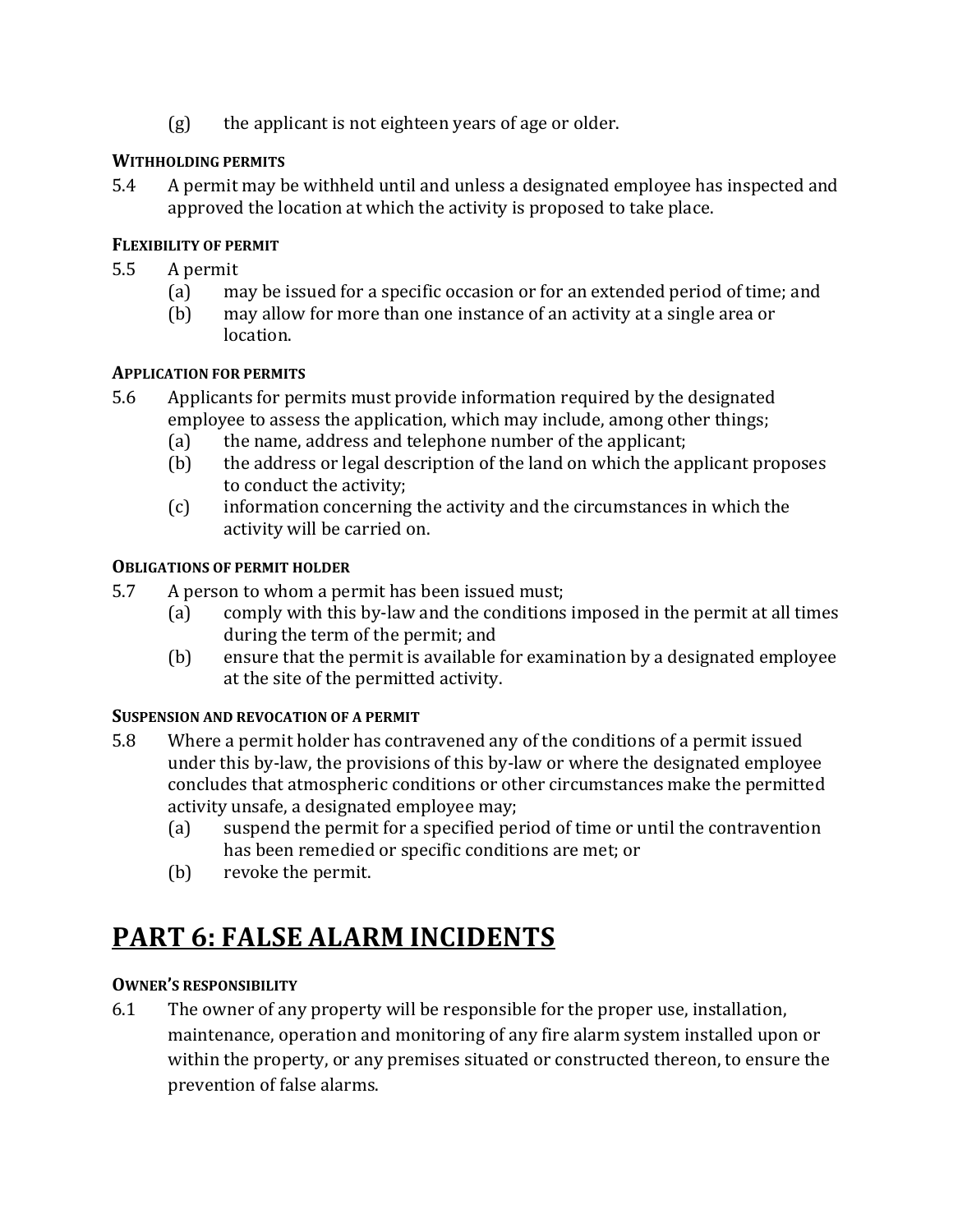#### **FALSE ALARMS SUBJECT TO THIS BY‐LAW**

6.2 Any property owner or occupier of a premises containing a fire alarm system, where there have been more than two (2) false alarms within the same calendar year is liable to pay fines listed in Schedule "A".

### **PART 7: PENALTIES AND ENFORCEMENT**

#### **PENALTIES**

- 7.1 Subject to the Administrative Penalty By-Law, or a by-law implemented under the authority of the Provincial Offences Act, any person who contravenes or disobeys, or refuses or neglects to obey any provision(s) of this by-law is guilty of an offence and is liable to the fines listed in Schedule "A".
- 7.2 Where a corporation commits an offense against this by-law, each person who is authorized, or consented to, connived at, or knowingly permitted or acquiesced in, the doing of the act that constitutes offence, is likewise guilty of the offense and liable to the penalty for which provision is made in section 7.1.
- 7.3 Where the contravention, refusal, neglect, omission, or failure, continues for more than one day, the guilty person is liable to a separate offense for each day it continues.
- 7.4 In addition to imposing a fine(s), the city is entitled to be reimbursed by the person(s) for costs incurred by the City in fire protection and suppression operations that were undertaken as a result of any contravention of this by-law that resulted in the costs to be incurred.

#### **INSPECTION**

- 7.5 The Designated Employee(s) may enter land/property, buildings or structures at any reasonable time to carry out an inspection, enforcement or action authorized by by-law or an Act, or request that anything be produced to assist in the inspection, remedy, enforcement or action authorized.
- 7.6 The Designated Employee(s) shall display or produce upon request identification showing that they are authorized to make the entry.
- 7.7 The Designated Employee(s) may take written notes of any violations that may exist, and may take photographic evidence, which will be kept on file.
- 7.8 The Designated Employee(s) may conduct any further inspections necessary to determine whether the actions or measures set out in a Notice of Contravention or an Order to Remedy a Contravention have been taken to remedy the contravention or situation, or to prevent a reoccurrence of the contravention.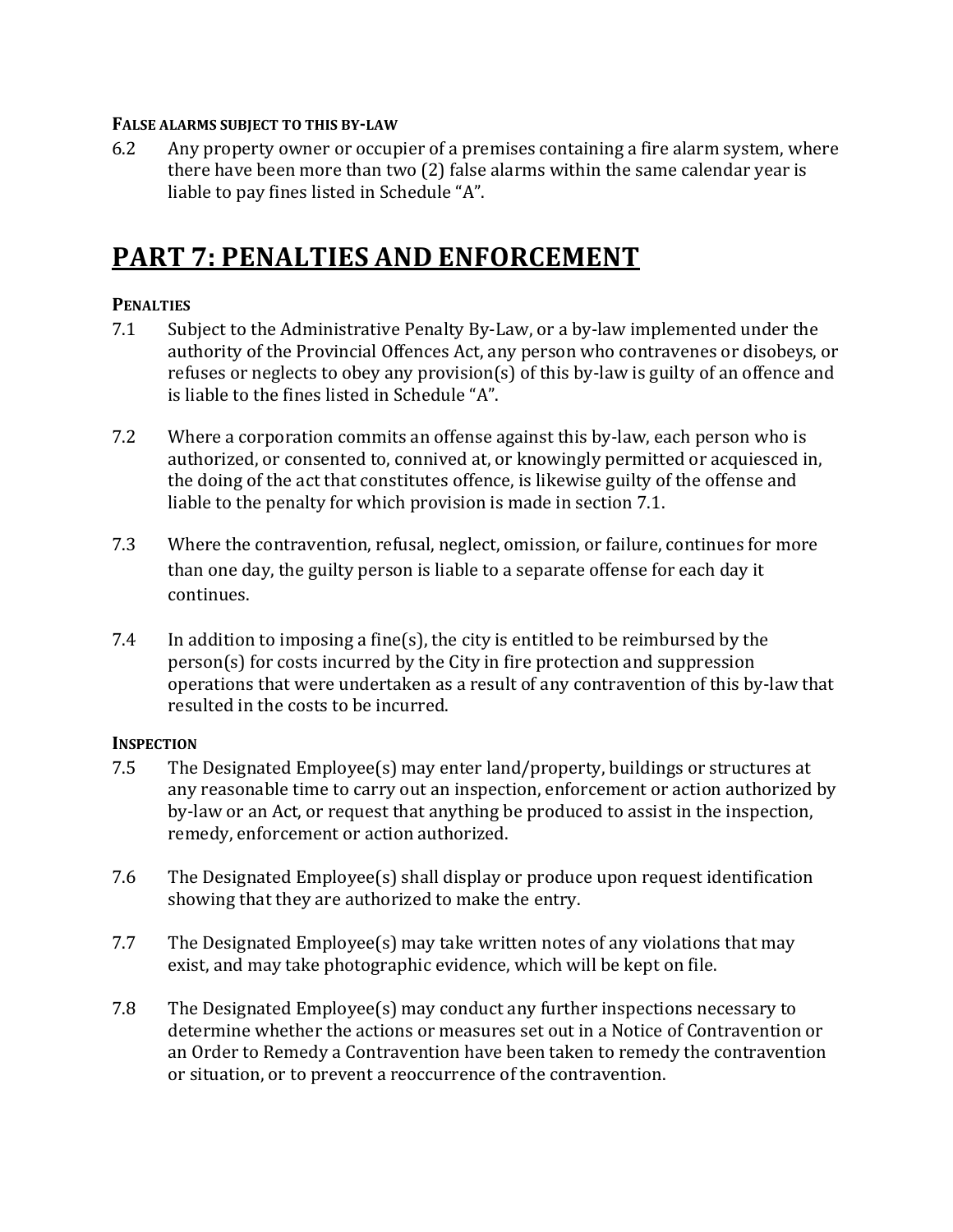7.9 It shall be the Designated Employee's opinion and discretion whether a Notice of Contravention or Order to Remedy a Contravention have been complied with.

# **PART 8: SEVERABILITY**

If any section, subsection, sentence, clause, phrase or other portion of this by-law is for any reason held invalid or unconstitutional by any Court of competent jurisdiction, that portion shall be deemed a separate, distinct and independent provision and the holding of the Court shall not affect the validity of the remaining portions of the by-law.

This by-law shall come into force and take effect on the passing thereof.

DONE AND PASSED in Council assembled, this \_\_\_ day of\_\_\_\_\_\_\_\_\_\_\_2022

Mayor

City Manager

\_\_\_\_\_\_\_\_\_\_\_\_\_\_\_\_\_\_\_\_\_\_\_\_\_\_\_\_\_\_\_\_

\_\_\_\_\_\_\_\_\_\_\_\_\_\_\_\_\_\_\_\_\_\_\_\_\_\_\_\_\_\_\_\_